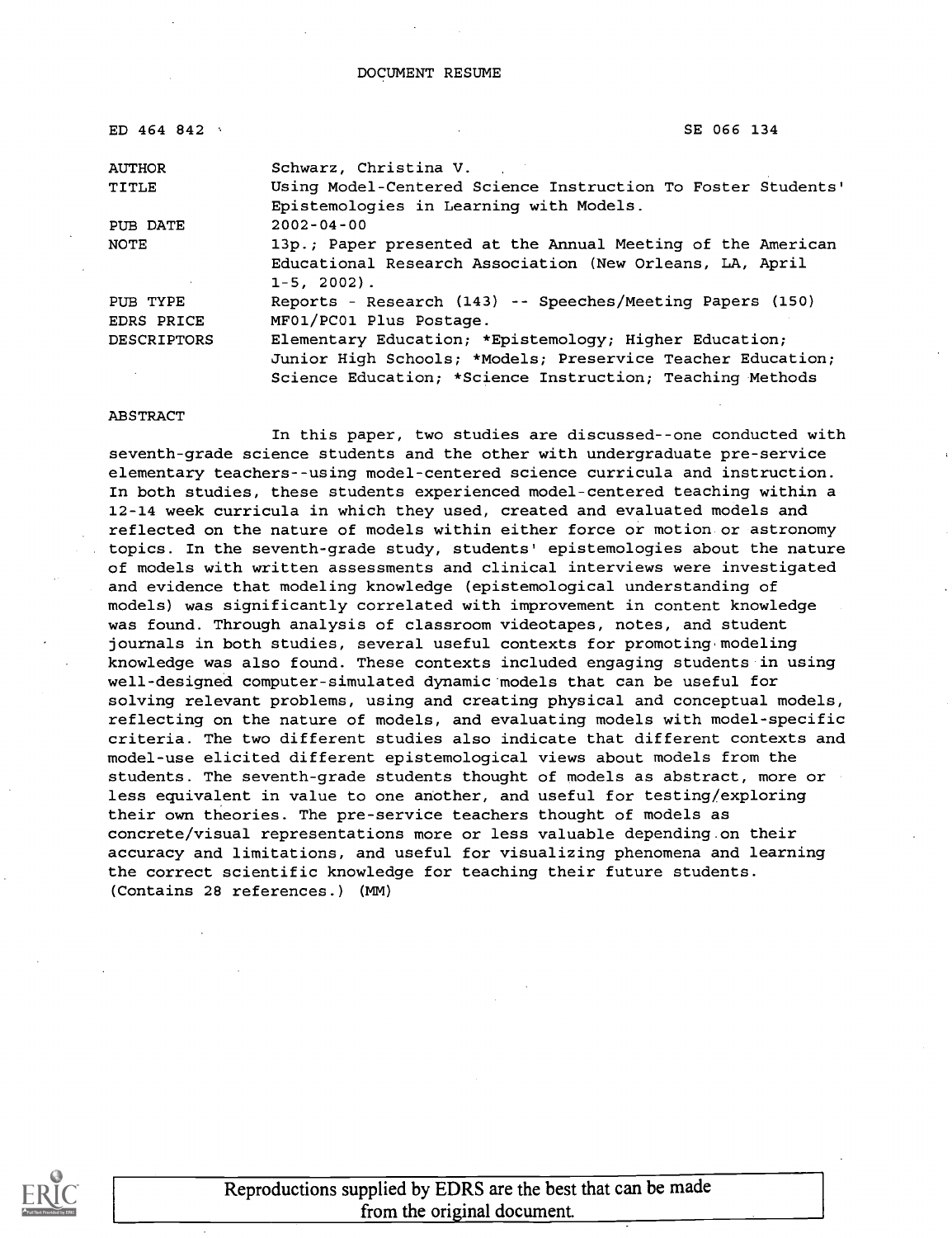| PERMISSION TO REPRODUCE AND<br>DISSEMINATE THIS MATERIAL HAS<br><b>BEEN GRANTED BY</b> |  |
|----------------------------------------------------------------------------------------|--|
| $+10000 +$                                                                             |  |
| TO THE EDUCATIONAL RESOURCES<br>INFORMATION CENTER (ERIC)                              |  |

ED 464 842



Points of view or opinions stated in this document do not necessarily represent official OERI position or policy.

Using Model-Centered Science Instruction to Foster Students' Epistemologies in Learning with Models

> Christina V. Schwarz Michigan State University cschwarz@msu.edu

#### Paper presented at the annual meeting of the American Educational Research Association New Orleans, LA April, 2002

In this paper, I report on two studies – one conducted with seventh-grade science students and the other with undergraduate pre-service elementary teachers – using model-centered science curricula and instruction. In both studies, these students experienced model-centered teaching and used 12-14 week curricula in which they used models, created models, evaluated models, and reflected on the nature of models within either force and motion or astronomy topics. In the seventh-grade study, I investigated students' epistemologies about the nature of models with written assessments and clinical interviews and found evidence that modeling knowledge (epistemological understanding of models) was significantly correlated with improvement in content knowledge. Through analysis of classroom videotapes, notes, and student journals in both studies, I also found several useful contexts for promoting modeling knowledge. These contexts included engaging students in using well-designed computer-simulated dynamic models that can be useful for solving relevant problems, using and creating physical and conceptual models, reflecting on the nature of models, and evaluating models with model-specific criteria. The two different studies also indicate that different contexts and model-use elicited different epistemological views about models from the students. The seventh-grade students thought of models as abstract, more or less equivalent in value to one another, and useful for testing/exploring their own theories. The pre-service teachers thought of models as concrete/visual representations, more or less valuable depending on their accuracy and limitations, and useful for visualizing phenomena and learning the correct scientific knowledge for teaching their future students.

#### Introduction

 $50$ del $3$ 

In recent and not so recent history, educational researchers have advocated the use of models in science education (Brand, Rader, Carlone, & Lewis, 1998; Confrey & Doerr, 1994; Feurzeig, 1994; Gobert & Discenna, 1997; Halloun & Hestenes, 1987; Horwitz, 1999; Lehrer & Schauble, 2000; Mandinach & Cline, 1993; Mellar, Bliss, Boohan, Ogborn, & Tompsett, 1994; Papert, 1980; Penner, Giles, Lehrer & Schauble, 1997; Raghavan & Glaser, 1995; Résnick, 1999; Richards, Barowy, Levin, 1992; Sabelli, 1994; Schwarz & White, 2000; Spitulnik, Krajcik, & Soloway, 1999; Tinker, 1993; White & Frederiksen, 1998,

AERA 2002, New Orleans **Dr. Christina Schwarz** Dr. Christina Schwarz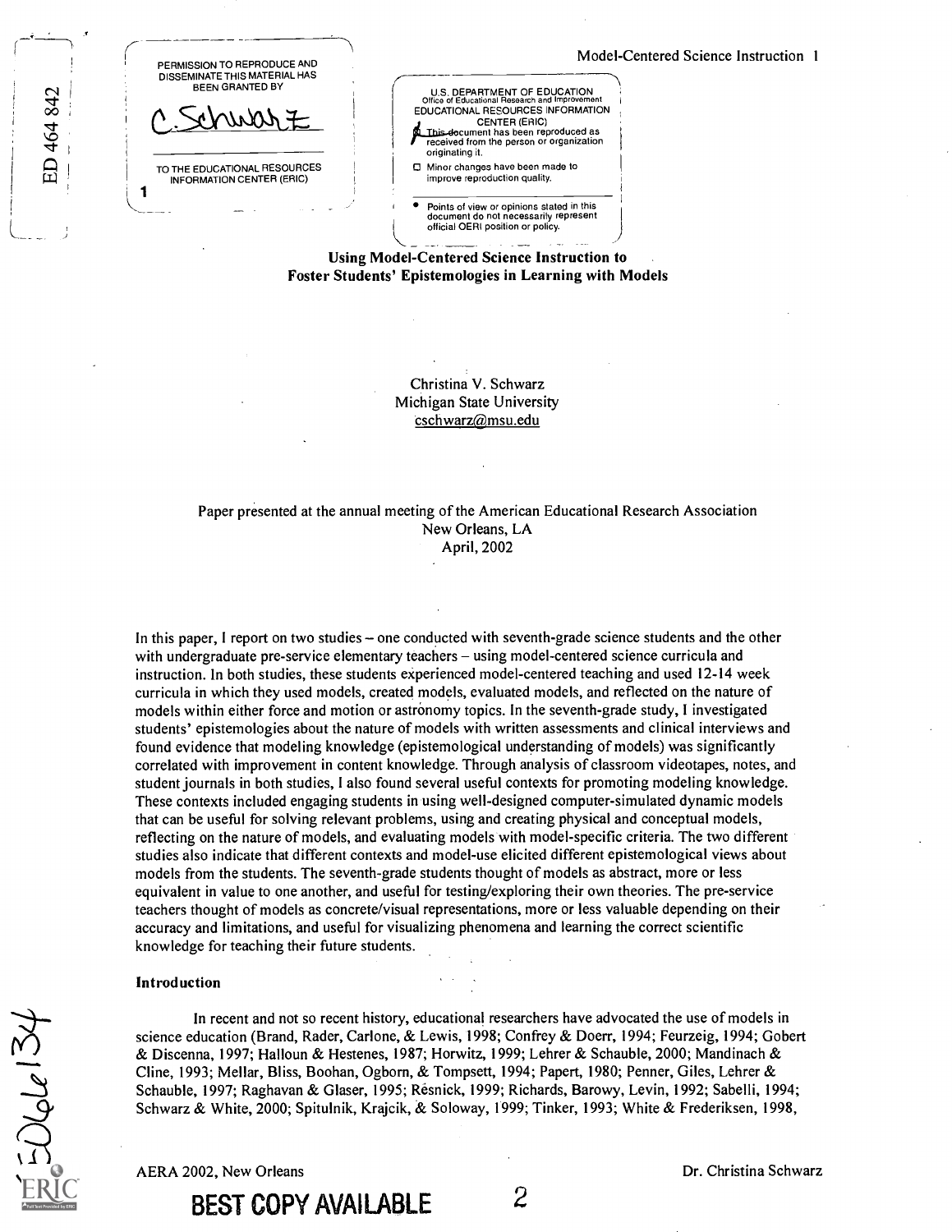Wilensky, 1999). Whether or not one agrees with this approach, models and modeling are frequently used as instructional tools or processes in science education. While many researchers have repeatedly proven that models can foster conceptual change, systems-thinking, and a number of other important aspects (Mandinach & Cline, 1993; Raghavan & Glaser, 1995; Resnick, 1999; Richards et al., 1992; Schwarz & White, 2000; Spitulnik et al., 1999; White & Frederiksen, 1998), we also acknowledge that value of their use is complicated. Members of this session (as well as others), hypothesize that the degree to which models can serve as effective learning tools may depend on students' epistemological understanding of models (Carey & Smith, 1993; Gobert & Discenna, 1997; Grosslight, Unger, Jay & Smith, 1991; Hammer, 1994; Schwarz & White, 2000; Smith, Maclin, Houghton & Hennessey, 2000, Songer & Linn, 1991). In other words, students' orientations about the nature of models and how they are used will effect how students use models. While many educators and researchers in science have been using models and observing the effect of student epistemologies on the quality of the learning experience, there has been little evidence directly linking the two with the exception of a few studies (Hammer, 1994; Songer & Linn, 1991).

Even if a strong relationship cannot be formally established between students' epistemologies and their model use, it may still be valuable to help'§tudents and teachers develop a general understanding of the nature of models and the process of modeling. Model-building and revising is a critical piece of science, and science students should know about and be engaged in this process. Further, if one defines science as a process of model-building, this may help learners gain a more productive epistemological orientation in understanding that scientific knowledge is a human construct and that models vary in their ability to approximate, explain, and predict real world phenomena.

Before continuing, let me define a few terms. In order to be consistent with others in this session, I use the definitions of 'epistemologies' and 'models' outlined in the session's proposal. We use the word epistemology to include people's orientations about the nature of models and how those epistemologies are used in reasoning. I also call epistemologies of models, "knowledge about the nature of models" or sometimes "metaconceptual knowledge about models." Our overall consensus is that a scientific model is some kind of representation that predicts or explains scientific phenomena and that modeling or modelbased reasoning includes the processes of model creation, use, evaluation, and revision. Models can range in form from a scale model of the solar system, to computer simulations that predict how galaxies can collide, to quantitative or qualitative laws and theories like F=ma or "when no forces are acting, an object's velocity remains the same because there is nothing causing it to change."

To return to the prior argument, if we think students' epistemologies about modeling may have an important influence on science content learning, what kind of evidence can we provide for this relationship? Further, if we think that developing students' epistemologies of models may itself be valuable, what are some good ways of foster it? In other words, what are epistemologically rich contexts that might help achieve this goal?

It is the aim of this paper to present evidence from two separate studies that epistemologies of modeling may be linked to students' scientific content learning, and to provide some examples of rich educational contexts that may help students' develop their epistemologies of modeling. The first study involved seventh-grade class using 10 1/2 week model-based inquiry curriculum about force and motion. (Much of this study has been reported elsewhere, Schwarz, 1998; Schwarz & White, 2000) The second study involved pre-service elementary teachers using model-centered science instruction and curriculum within the context of astronomy and force and motion. (Model-centered science instruction is instruction in which model use, creation, and evaluation lies at the core of the science teaching.) While this paper does not formally compare and contrast results from the two studies (as the populations, instruction, and contexts were completely different), one can make a few tentative claims about how the nature of the population and the instructional context influenced the outcome.

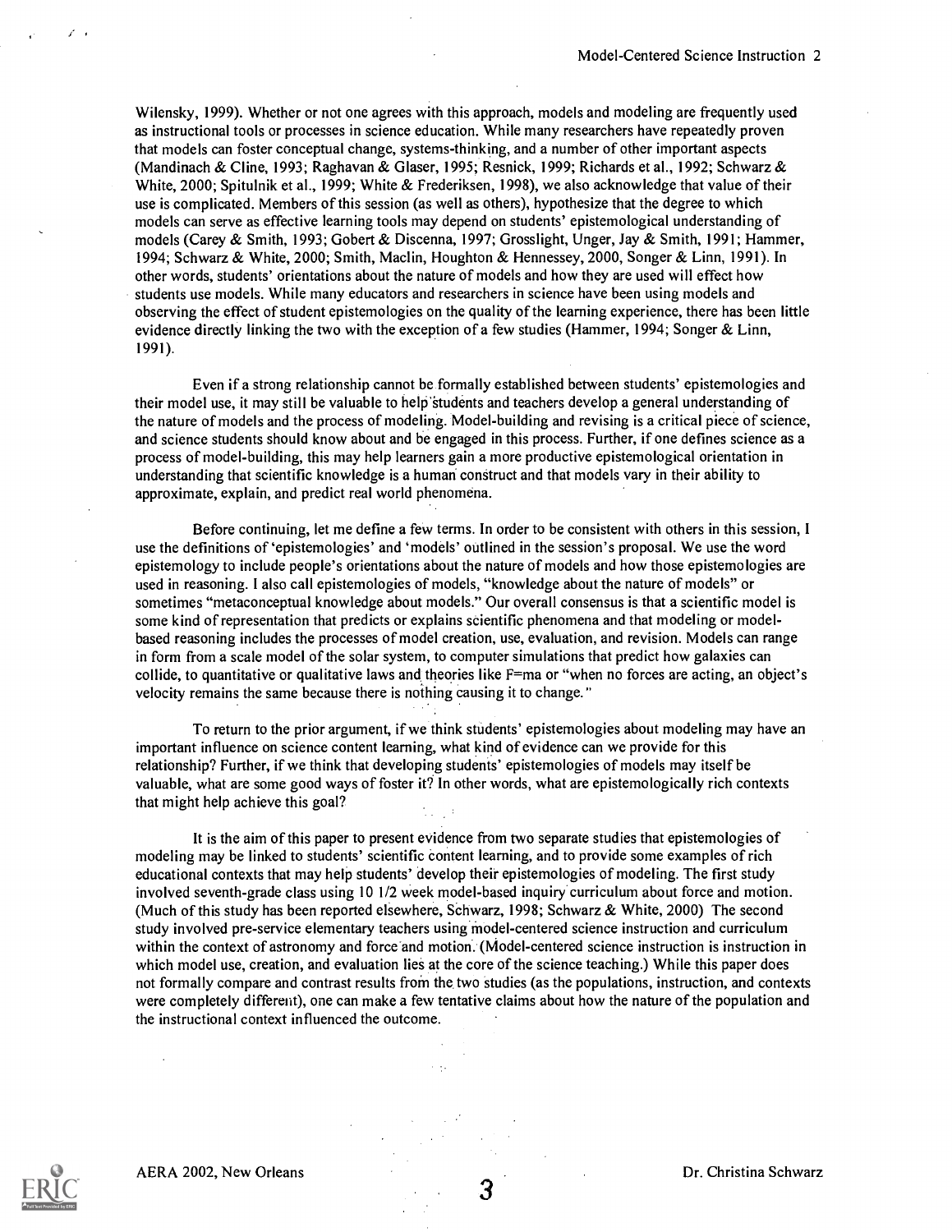#### Study I: Using model-centered science instruction with seventh-grade students

#### **Context**

The first study presented in this paper is one that I conducted at UC Berkeley within the Thinker Tools Scientific Inquiry project (White & Frederiksen, 1998). In that study, I created a 10.5 week model-oriented force and motion curriculum for seventh-grade students in an urban San Francisco Bay Area middle school. The curriculum was an extensively revised version of the ThinkerTools Scientific Inquiry Curriculum (White & Frederiksen, 1998) that was redesigned to embody a modeling approach (Schwarz, 1998; Schwarz & White, 2000). It is called the Model-Enhanced ThinkerTools curriculum, or METT.

There were three important components of METT that entailed a model-centered approach. Important components of the approach included (1) enabling the students to chose from alternative computer models of force and motion in order to embody and envision their conceptual models, (2) evaluating their models with criteria that characterize good scientific models, and (3) reading and reflecting on passages about models and modeling such as what a scientific model is, how the computer program works, and the utility of computer models. Students also watched and 'discussed a videotape that I created of modern uses of computer simulation models which included a segment of a computer simulated tornado storm, a simulation of two galaxies colliding, some impulse-based simulations of objects moving on surfaces, and a short clip of the video animation movie "Toy Story."

The curriculum and instruction ran for approximately ten and a half weeks in eight classes in a school with a diverse population and a high proportion of low-income students. Of the eight classes, I co-taught one class with one teacher and was an aide for another teacher at the school.

In METT students studied force and motion topics including:

- (1) one-dimensional motion with and without friction
- (2) two-dimensional motion
- (3) and students researched a project on their own about either gravity, mass, or gas/fluid resistance.

I now briefly describe how students engaged in this curriculum and instruction. Students conducted their research within a scientific inquiry cycle – a model of scientific inquiry that was made explicit throughout the curriculum. So for example, after either the introduction of the curriculum or after some prior research, the teachers and I might have begun a module asking students a question such as 'How does gravity effect the speed of a falling object?' Students then made alternative hypotheses about the answer to this question (such as: it causes objects to speed up, slow down, go at a constant speed or speed up until it reaches a constant speed.) Students also justified their response with a reason and shared these hypotheses with each other in class discussion. In the investigation phase of the inquiry cycle, we broke students into pairs (or sometimes larger groups) and conducted real-world experiments about the research question. For example, to investigate how gravity affects the motion of objects, they might have dropped objects from different heights and measured the time they took to fall to the ground.

In the analysis phase of the inquiry cycle, the students then analyzed their real-world data. In the modeling phase of this curriculum students then created a tentative rule to characterize what happened in their experiments. We then broke them into pairs and sent them to the computer to choose the model that most closely fit their rule. For example, if they had decided based on conducting their observations that gravity causes object to fall at a constant speed, they might have chosen the qualitative model "Constant Speed." Alternatively, if their results suggested that the object sped up, they could have picked the non-Newtonian rule "Speeds Up. Gravity causes a falling object to speed up." Once students completed this model creation step, they ran a simulation that used their model to see the ramifications of this model. Again, the main point of this modeling step was to see if the model they had created based on their data actually looked right. We also encouraged the students to compare their model to the Newtonian model design, which was never introduced as the "correct answer," only that Newton was a famous physicist from the 17th century who created important models of force and motion. As mentioned before, students in the modeling phase of the inquiry cycle also worked in pairs to read and reflect on passages about the nature of models.

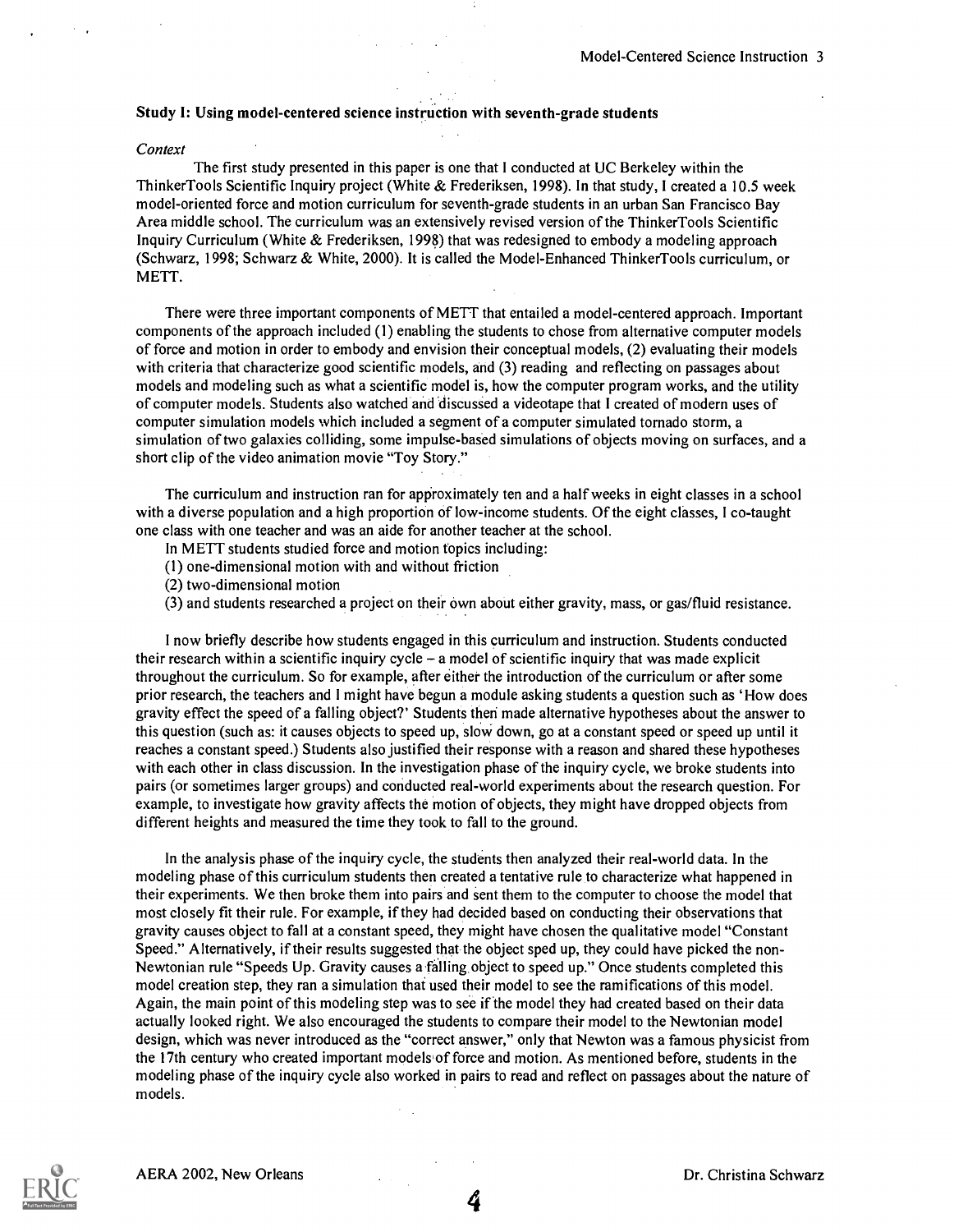In the final phase of the inquiry cycle, students in METr evaluated their chosen model with four criteria that characterize good models used throughout the curriculum. These criteria included accuracy, plausible mechanism, utility and consistency. Students in the evaluation phase of the inquiry cycle also applied their model or law to other situations in the real world to see their utility as well as to evaluate their limitations. (So for example, what does your gravity model say should happen if you jump off tables from different heights? Will you land just as hard or harder from a higher height? Why do we hear about this thing called terminal velocity and what is it about?) Finally, METT students engaged in often lively debates to determine the best model according to real world data and evaluation criteria. The debates provided students with an authentic context or purpose for the modeling process by getting students to try understanding the various models, and it brought in their in prior knowledge and real world experiences.

#### Method

What did students learn from this experience? Was there any evidence that students' epistemologies of models was linked to their conceptual physics learning? Which activities played an important role in providing a rich epistemological context for students? For the purposes of this study, I'll discuss data from two written paper and pencil assessment (pre and post) about the nature of models and physics as well as an extensive interview with a subset of twenty three students several months after the curriculum and instruction ended, and my own journal entries and teacher logs. We note that extensive data was collected of multiple different forms (videotapes of almost all classes, student research books and projects, other types of written assessment related to scientific inquiry and the nature of science etc.) for this project, but these sources best address our primary research questions in this session.

We also acknowledge that paper and pencil pre- and post- tests are not a complete method for understanding student learning, nor do they give information about the causality of student learning. However, they can provide one important source of information that captures broad trends in thinking for large groups and can be easily used for looking at important factors (like gender, teacher, etc.) in the results. They can also be used to determine potential relationships among factors (through conducting correlations), and they can be more easily administered by teachers who want to analyze the impact of their own teaching. For these reasons, the paper and pencil tests were an important source in providing some information on the relationship between students' conceptual knowledge and their epistemologies of modeling.

The written modeling assessment included questions about the nature, evaluation and purpose of models in various question formats. Those formats included a sorting task (circling all types of items that are models), enhanced multiple-choice questions (e.g. "What is the best definition of a model and why?), and enhanced true/false questions (e.g. "Could a scientist create an incorrect model and why?"). The written Applied Physics test, used in the ThinkerTools Inquiry curriculum (White & Frederiksen, 1998), included sixteen enhanced multiple-choice items that assessed physics concepts ranging from knowledge about one-dimensional motion with and without friction, to two-dimensional motion and gravity. For example, in one sample item, students were asked "Imagine that a spaceship is coasting along in deep space. It is not near any planets or other outside forces. What will be true about the speed of the spaceship as it moves along? (a) the speed will decrease, (b) the speed will remain the same, or (c) the speed will increase. Explain the reasons for your choice."

The modeling interview included questions about the nature of models, the process of modeling, the evaluation of models, and the utility of models and modeling, and it lasted between thirty and fifty minutes. The interview included contextualized questions about models and modeling related to students' final projects ("Did you get a chance to try out the different rules for your research findings in the modeling step of the inquiry cycle? Why should a student do this?"), decontextualized questions about the nature of models and modeling ("In general, is any model just as good as another?" "Do scientists ever change or revise their models?"), and two activities, ("Here are two examples of scientific models of gravity. How would you decide which is the best model?" and "Suppose that you wanted to find out how long it takes for a student to get between classes at your school. Using the inquiry cycle, describe how you might investigate this question.")

We note that both the written modeling test and the modeling interview are primarily assessing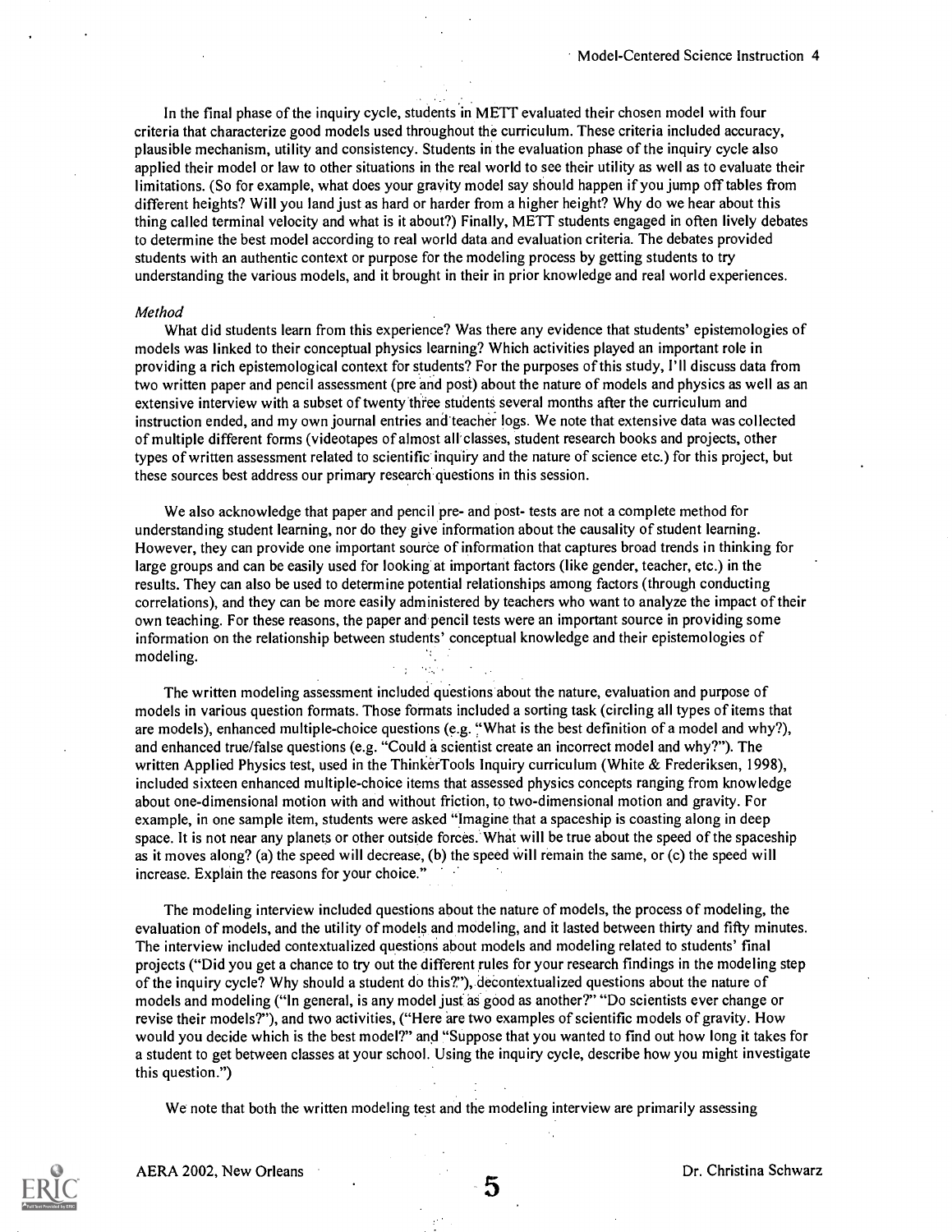students' articulated epistemologies of models. Again, this is far easier to assess both from a teacher's and a researcher's perspective, although perhaps somewhat less valid. We plan to further test the relationship between articulated and non-articulated epistemologies and students' conceptual knowledge gain in further studies.

#### Results

Analysis from both the written modeling test and the modeling interview indicates that students learned and retained a significant understanding of the nature of models, particularly abstract types of models. At the end of the curriculum, roughly half the seventh-grade students were able to identify a scientific theory, a causal rule, and an equation as a form of a model compared to less than a quarter at the beginning of the curriculum. Seventy-three percent of the interview students demonstrated a high level of sophistication about the nature of a model, indicating an abstract notion of a model as something that helps predict or explain, and is not necessarily visual or concrete. The most common response (55%) was that a model was a predictive or explanatory rule.

What did students understand about the evaluation of models? Analysis of the modeling assessment and the interview data indicates that students learned model-evaluation criteria and used those criteria in their own evaluations, but ended up claiming that all models had equal value stating things like, "all models are good when there is no way to know which one is right" or "because everyone has a different opinion." We believe this result was in part due to the social norms of the classroom and in part due to the fact that it was difficult to evaluate some of the physics models with the criteria. Many rule-based models seemed quite similar and quite reasonable (given students' intuitive conceptions), even if some of them were scientifically incorrect.

Students also learned a significant amount about the utility of models and modeling. For example, seventy-three percent of students in the interview thought the model-design aspect of the software in the curriculum was useful for visualizing and testing alternative models including their own, stating things like "[The model-design part of the software was there] to show you what you picked so you could see which one looked better and to make you think about which one was right." Since the correct physics was not prominently displayed in the computer model, students in this study learned the purpose of a model in science was to develop and test ideas.

What evidence did I find of a relationship between students' modeling epistemologies and their understanding of the physics content? I found that initial modeling knowledge (as determined by the written modeling pre-test) significantly correlated with the physics knowledge that students' acquired during the curriculum (as determined by the Applied Physics post-test) (.56), and that modeling knowledge students acquired during the curriculum correlated even more strongly with the physics knowledge students' acquired during the curriculum (.62). (As determined by results of the written modeling and physics assessments.) This result may indicate that modeling knowledge plays an important role in learning the physics.

In addition, what kind of instruction provided rich contexts for developing students' epistemologies of modeling? Going back to the original design of the intervention, it does appear that several aspects provided rich contexts for students although the design of the study was such that we were not able to separate the effects of these various instructional tasks. Important contexts as determined from journal entries and my own teacher logs included using well-designed dynamic computer simulation models that enabled students to envision and test theories, reflecting over the nature of models and the process of modeling both in the reading passages and in class discussion, and evaluating models according to criteria (particularly within the context of class debates which brought this issue to the forefront). There were additional aspects of this study that probably also fostered students' epistemologies such as engaging students in model-centered experiences over a significant period of time and thinking about how models can be found and used in our everyday lives (such as different representations of maps, or advertisements on TV, or movies.) Further, I suspect that seeing multiple types of models aided in giving students a better understanding of the overall nature of models and the process of modeling.

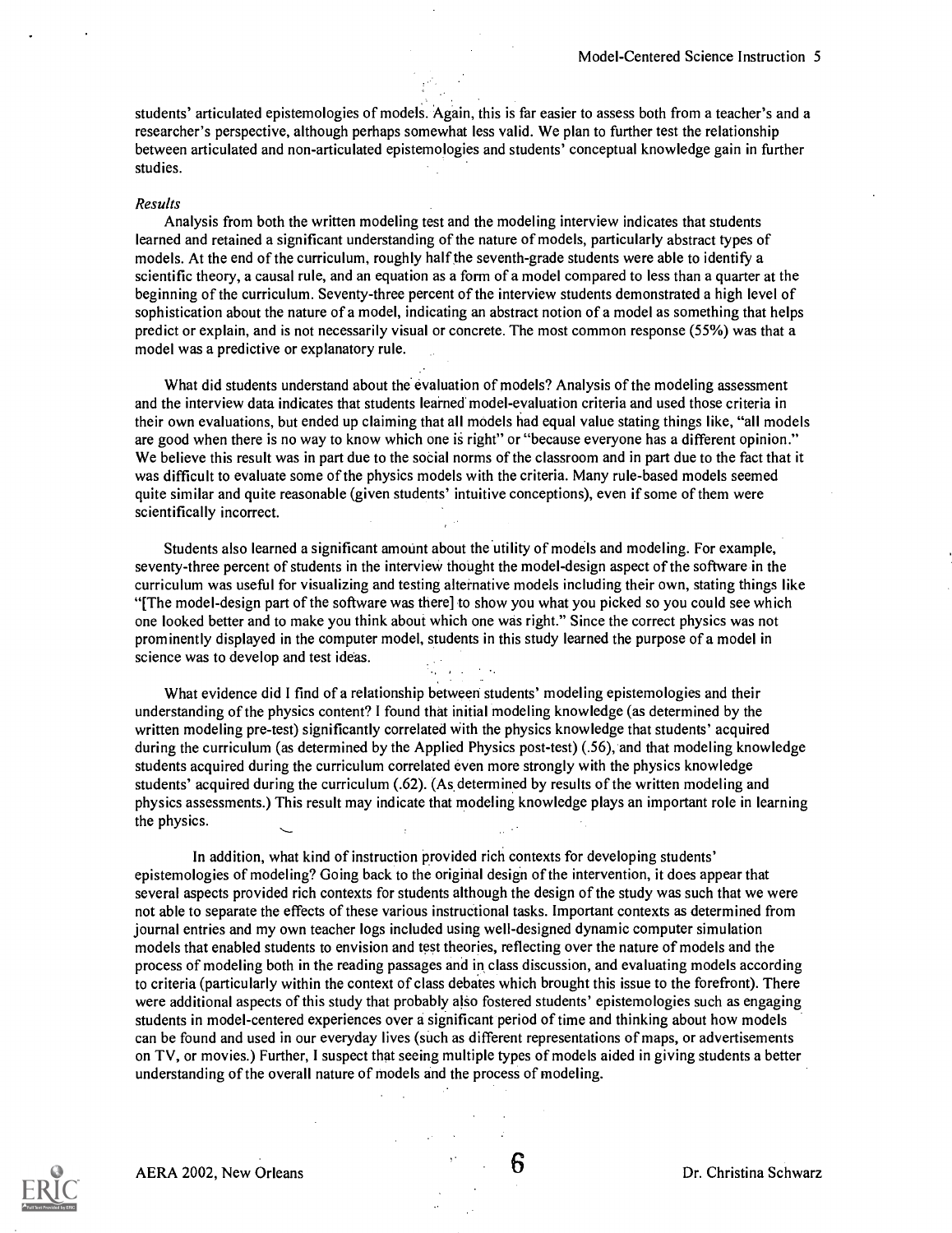#### Study II: Using model-centered science instruction with pre-service elementary teachers

#### **Context**

In this second study, results come from studying my own undergraduate general science course at Brooklyn College, CUNY. My course included seventeen undergraduate students (primarily sophomores) who were in the process of obtaining their elementary teaching credential and their undergraduate degree in education. Most of these students were middle to lower income students, and most were roughly twentyyears old, although some were in their late twenties or early thirties. As is typical for an elementary teacher population, all students were female except one, and the students were ethnically diverse and representative of the larger population of Brooklyn, New York (Caucasian including Italian-American, African-American, Caribbean-American, and others). Most students in this course had taken one or two college-level science courses prior to my own.

General Science 10 was a required course for sophomores in elementary education at Brooklyn College, and this course was paired with a science methods course. The vision of the course was to engage elementary pre-service teachers in scientific inquiry and content exploration within two disciplines chosen by the instructor. I chose to pursue topics in astronomy and physics. The course met for 2.5 hours once a week for 14 weeks.

In the course, students engaged in a variety of science activities and'investigations. Specifically, students investigated models and evidence about the shape of the earth, created a scale model of the solar system, observed the moon and created models of what causes the moon phases, collected and analyzed evidence for different hypotheses for the cause of the seasons, and conducted experiments about onedimensional motion, and gravity. While engaged in studying the moon phases and the seasons, students used the software Starry Night<sup>TM</sup>, an astronomical simulation of the sky that can allow an observer to see the sky from any position on the earth at any time and from several different perspectives. It also allows the viewer to quickly or slowly step through time to see what kinds of changes are occurring throughout the day and night. While engaged in studying one dimensional motion and gravity, students used the ThinkerTools software discussed in the first study. Students in this study did not use the ThinkerTools software for envisioning their theories (as they did in the first study), but in it's prior form -- as a microworld environment that allowed them to better understand and internalize Newtonian laws. Students also engaged in an inquiry project of their own choosing at the end of the course such as "Is there life on Mars?" or "How does mass affect the motion of a falling object?" Finally, in one entry of their science journals, students' read and reflected on a chapter of an elementary science methods book (Science Stories, Teachers and Children as Science Learners by J. Koch) on the use of models in science and in science education.

What did this instruction look like on a typical day? On a typical day, we might begin by spending twenty minutes discussing science articles in the New York Science Times, we might then conduct investigations related to the causes of the seasons such as (1) investigating how indirect sunlight (not quite perpendicular to the source) compares with direct sunlight (perpendicular to the source) in heating up a thermometer wrapped in black paper? (2) looking at how shadows caused by nails taped to a globe (exposed to a lamp representing a sun) might differ at various latitudes, or (3) looking at the sun's position in the sky (rising and setting location, and height of sun in the sky) at various times of year through the Starry Night<sup>TM</sup> software. Later, we might analyze the evidence and categorize the evidence according to which hypothesis it supported. The students created two main hypotheses: (1) 'the seasons are caused by differences in the position of the sun in the sky,' and (2) 'the seasons are caused by the differences in distance between the earth and the sun because of the earth's tilt on its axis.' A typical day would also include two students in the class conducting short science lessons (approximately half an hour and not necessarily related to astronomy or physics) for their classmates.

To summarize, students created and used physical and written models in several different science contexts, they used two different types of computer simulation models, they evaluated their models with criteria (although this was less of a formal component compared to the seventh-grade curriculum), and they read and reflected on a passage about models in their journals and in our class discussion.



AERA 2002, New Orleans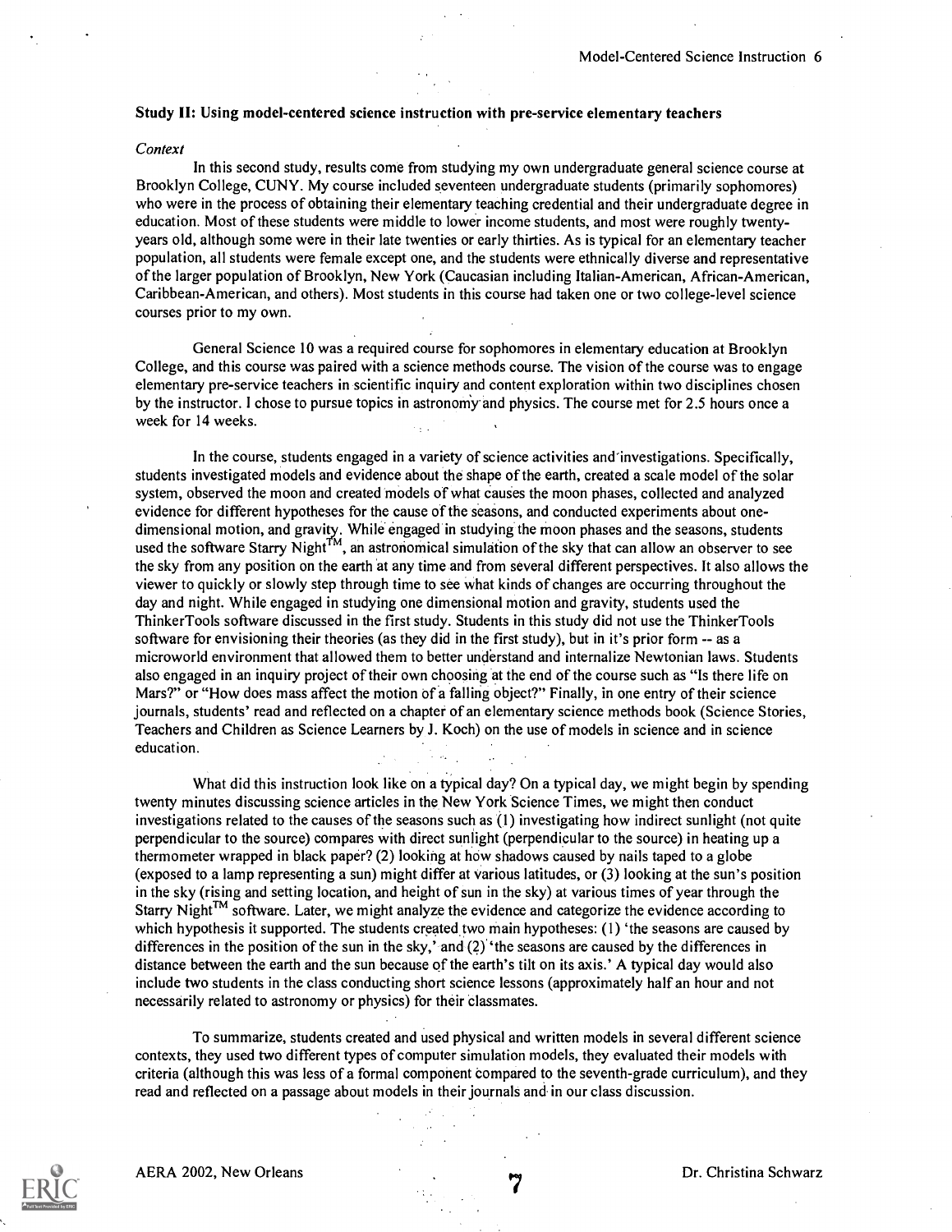#### Method

This study was exploratory classroom research without a formal experimental design. In this study, I analyzed students' learning throughout the semester by studying their weekly journals and by analyzing their learning at the end of the semester as indicated by their performance on the final exam.

The written final exam included science content questions and questions related to students' understanding of models and the process of modeling; Several of the written questions were identical to those used in the seventh-grade study. These questions addressed three of the four different dimensions of modeling knowledge from the prior work including what students' understood of the nature of models, the modeling process, the utility of models, and the evaluation of models. These questions included:

Which of the following items do you think are models? (Choose all that apply) In a few sentences, explain why these items are models. [Diagrams of different kinds of objects were presented to the students here.]

In general, is any scientific model as good as another? Why or why not? If not, how would you decide whether one model was better than another?

How do you think computer models and scientific models can be useful? Explain 3 or 4 different ways.

Methods and rubrics used to analyze these data were nearly identical to those used in the seventh-grade study.

Finally, student journals also gave evidence of students' understanding of models and the process of modeling. In particular, the modeling chapter from the elementary methods book prompted many students to examine the idea of models and their role in science education. While no formal analysis was conducted of the journal work, I was able to select some excerpts for illustration.

#### Results

What did these Brooklyn College pre-service elementary teachers learn about the nature of models and the process of modeling? Analysis of the written model assessment items on their final exam indicates that students had a strong understanding of the nature and purpose of models, and a particularly strong understanding of the evaluation of models. (There was not enough information to accurately assess their understanding of the process of modeling.)

These are typical responses to the items on the written exam:

Nature of models: "A model is a physical/concrete representation of concepts, ideas, theories and laws."

Evaluation of models: "All models are different. Some are better than others. To decide if a model is better than another, you must look at the model's accuracies and limitations. ..."

Utility of models: "Models are useful in the physical sense (moon model, solar system model), computer models are useful when you want to expand on the scientific models like when we went to the lab to demonstrate the hypotheses we had in class."

How did this compare to the seventh-grader's knowledge? The Brooklyn College (BC) students had a roughly equivalent understanding of the nature of models compared to the seventh-graders. On one identical question, 59% of BC students had sophisticated responses' to the nature of models question compared to 48% of the seventh-grade students. In other words, both populations were good at identifying items that were models although the pre-service teachers were more focused on physical models, perhaps

<sup>&</sup>lt;sup>1</sup> While we acknowledge that determining exactly what is a sophisticated response depends on context, we also acknowledge that experts and novices generally have different responses to such items and experts are more likely to respond with richer, and more well-supported explanations.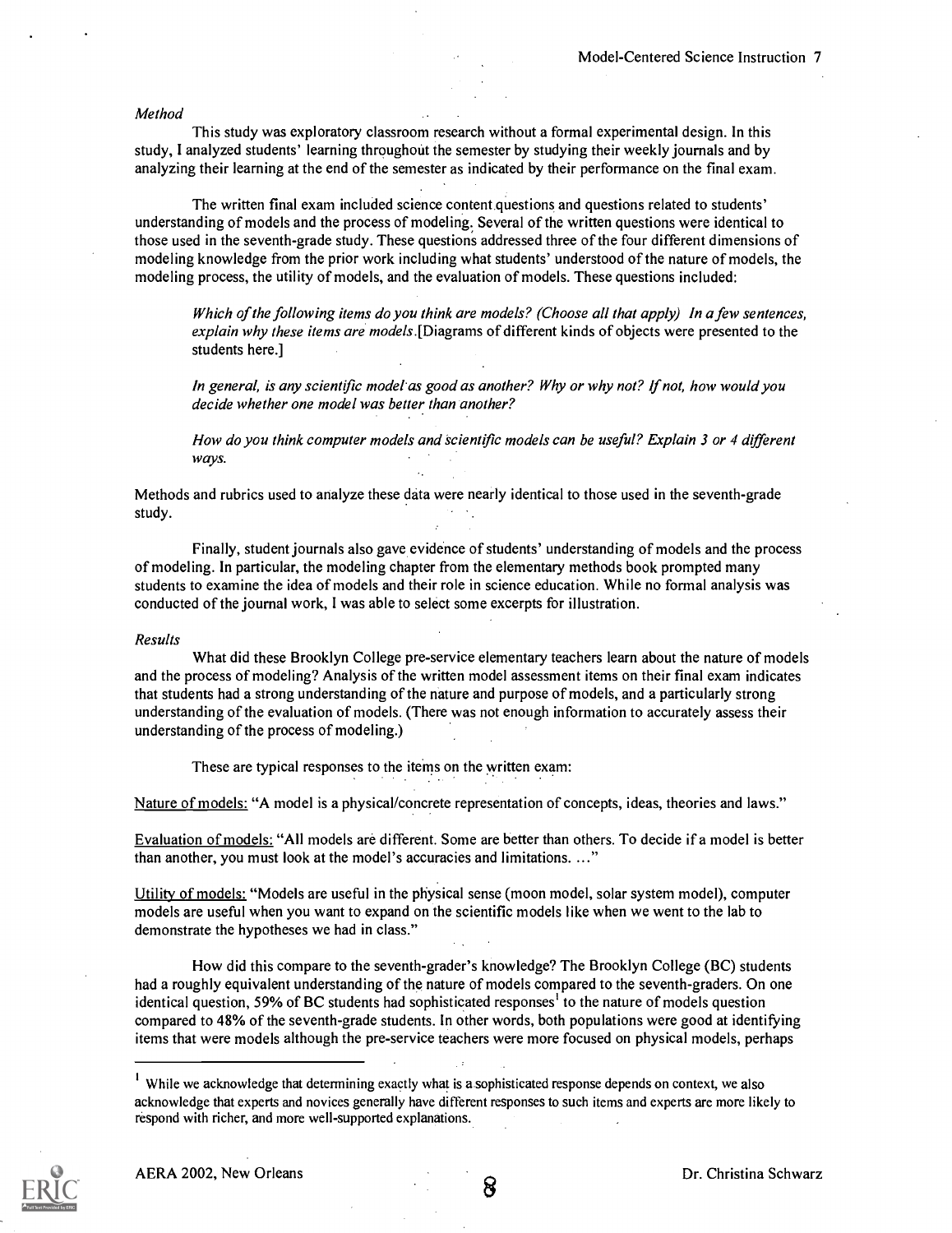because they were identified first through astronomy early in the course. They also did less well on identifying and thinking about abstract models such as equations.

The BC students had a significantly better understanding of the evaluation of models compared to the seventh-graders (in other words, thinking about whether some models are more accurate, better, etc. than others). On one identical question, 94% of BC students had sophisticated responses to the evaluation of models question compared to 33% of the seventh-grade students. Again, this result may be due to the nature of the type of activities engaged in the curriculum and the differences in computer model use.

Finally, the BC students had a roughly equivalent understanding of the utility of models compared to the seventh-graders (in other words, models be useful for science, learning etc.). On the identical question, 82% percent of both BC students and seventh-grade students had sophisticated responses about the nature of models. On the one hand, the seventh-grade students thought of models as useful for envisioning and testing their theories, and the other hand, the pre-service teachers thought of models as useful for visualizing the science for learning and teaching the science.

To further illustrate the BC students' thinking about models and modeling, I present an excerpt from a student journal reflecting on the nature of models in science learning and teaching. This journal entry is a response to reading the chapter on models from the Koch elementary methods text.

Excellence in science education embodies the ideal that all students can achieve an understanding of science if they are given the opportunity and to me this opportunity applies to using models to emphasize a lesson. Learning science is an active process not something that is lectured to us always from a textbook. Different students achieve understanding in different ways and the use of models whether physical, mental or computer has certainly helped me broaden my understanding of whatever topic is taught in class. I am very grateful that we use models to help with our comprehension of astronomy. The first mini-lesson that was done in class by Carlotta and Angelica on the solar system reiterated for me what I did not fully understanding in our class. We used clay [to model the planets] with this mini lesson and of course it was not the exact version of the solar system, but it certainly represented what the solar system looked like. The [methods chapter] gave us an example of how a teacher used fruits in his lesson on the solar system, the students recognized that the model is much smaller than the real thing, the planets were not moving, the distances were much smaller and some planets have moons; but what was most important was that the students did a good job in evaluating their fruit and vegetable model. Since I am not a good student of science I need to work with concrete objects and I don't care what type of materials are used as long as I could visualize what I need to understand. Models are great because [they're common, inexpensive, they can be used in other subject areas and can contribute to collaboration.] ... I am not saying that I understand every lesson that was taught using models for I am still struggling with the moon phases and the lunar and solar eclipse[s] but I will leave this class knowing much more than I knew before thanking the use of models for the additional help.

This journal excerpt illustrates how some of the GS 10 Brooklyn College students, presumably motivated by wanting to understand the science they might be required to teach, understood a little bit about what models were, found scientific modeling interesting and useful, and that in turn may have motivated them to understand the content in greater depth.

As you can see, this undergraduate study did not lead to any formal results connecting students' epistemologies of models to their learning of science content. Nonetheless, because this class worked so heavily with various forms of models to understand the science content and because we used language about models in our classroom talk, it would be har'd to imagine that students wouldn't have benefited from having a more sophisticated understanding of the role of models in science and science education. For example, one student group in teaching their mini lesson at the beginning of the semester asked students to create physical models of the planets using different kinds of clay. These students asked their fellow classmates at the end of the activity to discuss how the physical models they created were similar and dissimilar to the actual solar system. This idea of understanding the relationship between model and objects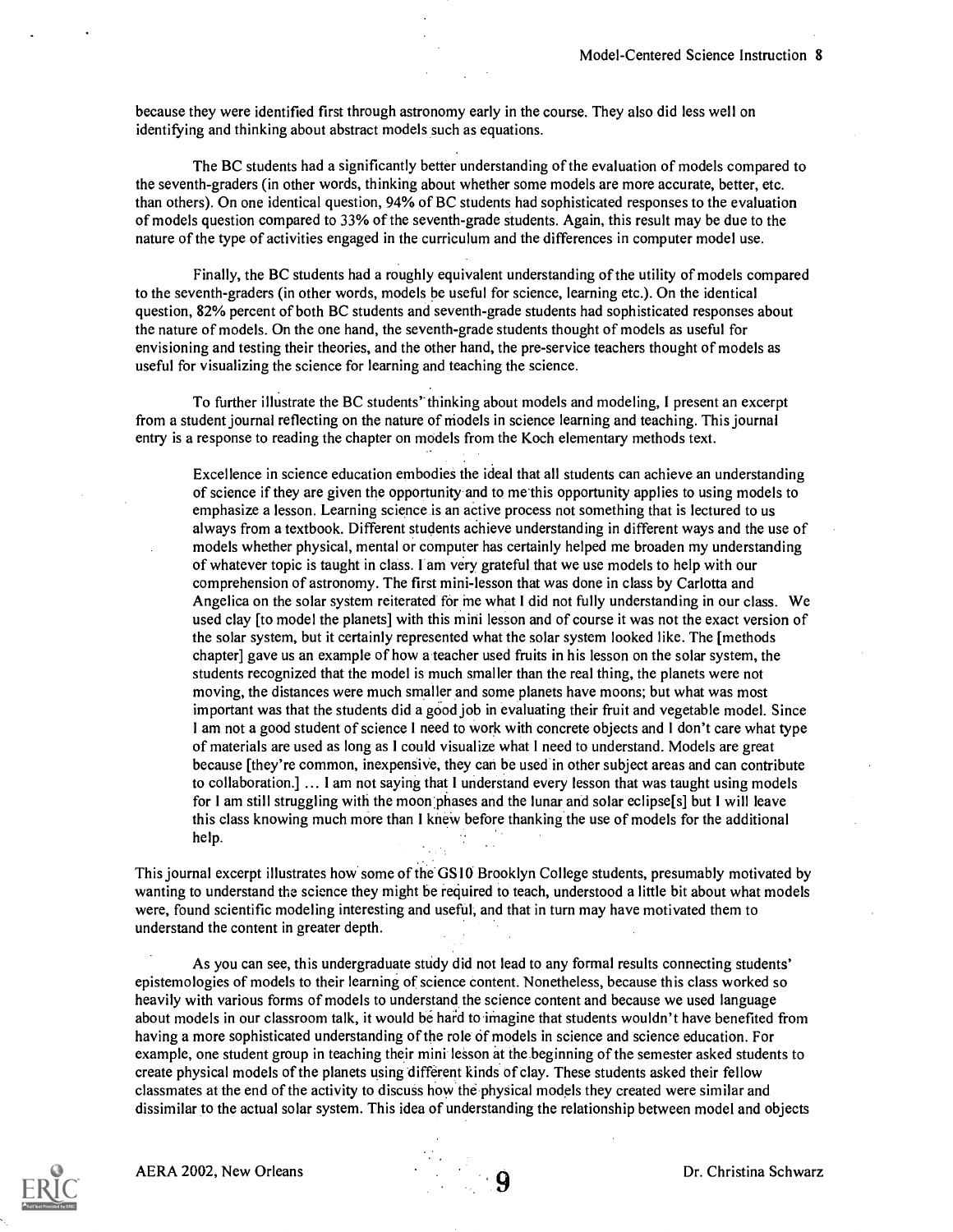being modeled continually arose throughout the course where students remembered that models are not exact replicas of the physical object or phenomena. This in turn may have helped their conceptual understanding of science by enabling them to realize that they should not interpret and assimilate pictures, physical models, and diagrams of the solar system literally because these representations were models with some accuracies and some limitations. A little bit later, another student conducting her mini teaching activity asked students to decide whether an apple or an orange was a better model of the Earth. During the lesson, she came to me distressed that the other students had picked the wrong fruit! (The book had indicated that the apple was a better representation.) I told her that different objects could provide better representations for modeling some aspects than others, and that this was fine as long as the other students had a reasonable explanation for their choice. I think this experience may have helped her better understand the relationship between scientific information (data) and models (theory). (See her journal excerpt above for a continuation of her thinking about models.)

To address the second research question, several situations, including some of the ones mentioned above, seemed to provide rich contexts for developing students' epistemologies about models – or at least having students' potentially revise their epistemologies about models. Derived from analysis of student products (their journals, final projects, final exam), and observations of my own teaching and interaction with students, those situations included students (1) using and creating physical, conceptual, and computer models while observing their effectiveness for learning (particularly abstract) science content, (2) reflecting on the nature of modeling with respect to its role in science and in teaching science, (3) evaluating various theories and models for consistency with evidence (including data), and (4) addressing the utility of models in multiple different science and science teaching situations.

#### Discussion and Implications

To return to the main topic of this session, is there any evidence that epistemologies about models influences science content learning with models? This is an important issue if we want to advocate addressing epistemological issues in the classroom. I have provided some evidence from the first study in this paper that student's epistemologies of models was correlated with their physics performance indicating that epistemologies may play an important role in student learning. However, the design of the study did not enable me to determine how this interaction might have occurred. The second study did not provide confirmatory evidence for this connection, but did provide some potential mechanisms for how this interaction between epistemologies of models and content learning may occur  $-$  for example that a better understanding of what models represent may lead to a better understanding of how to interpret their information for conceptual understanding. Nonetheless, further studies are needed to determine the connection between epistemologies and conceptual knowledge and to elaborate on the mechanisms that may cause this to occur. **Contractor** 

As far as developing principles for fostering productive epistemologies, these two studies suggested several contexts including using strong examples of dynamic computer simulation models, reflecting on models, evaluating models, and using/creating models in the context of areas important to students. We also note that results from these two studies indicate that different populations (with different interests and purposes) responded to somewhat similar contexts by developing different epistemologies of models. In other words, we found that students think about models differently when they are used for different purposes such as finding the correct scientific answer, or exploring one's own theories. This has important implications if we are to advocate particular contexts or approaches.

#### Future Directions

I plan to continue this avenue of research by teaching an undergraduate science course for preservice elementary teachers at Michigan State University using a model-based inquiry approach. This model-based inquiry approach will incorporate many of the principles derived from these and other studies to provide an effective science course for fostering students understanding of science and their epistemologies of models. This study will involve careful analysis of language and videotapes of students creating and using models within the various instructional contexts to determine how those instructional contexts effect their learning. Throughout this future study, I will also aim to refine methods and

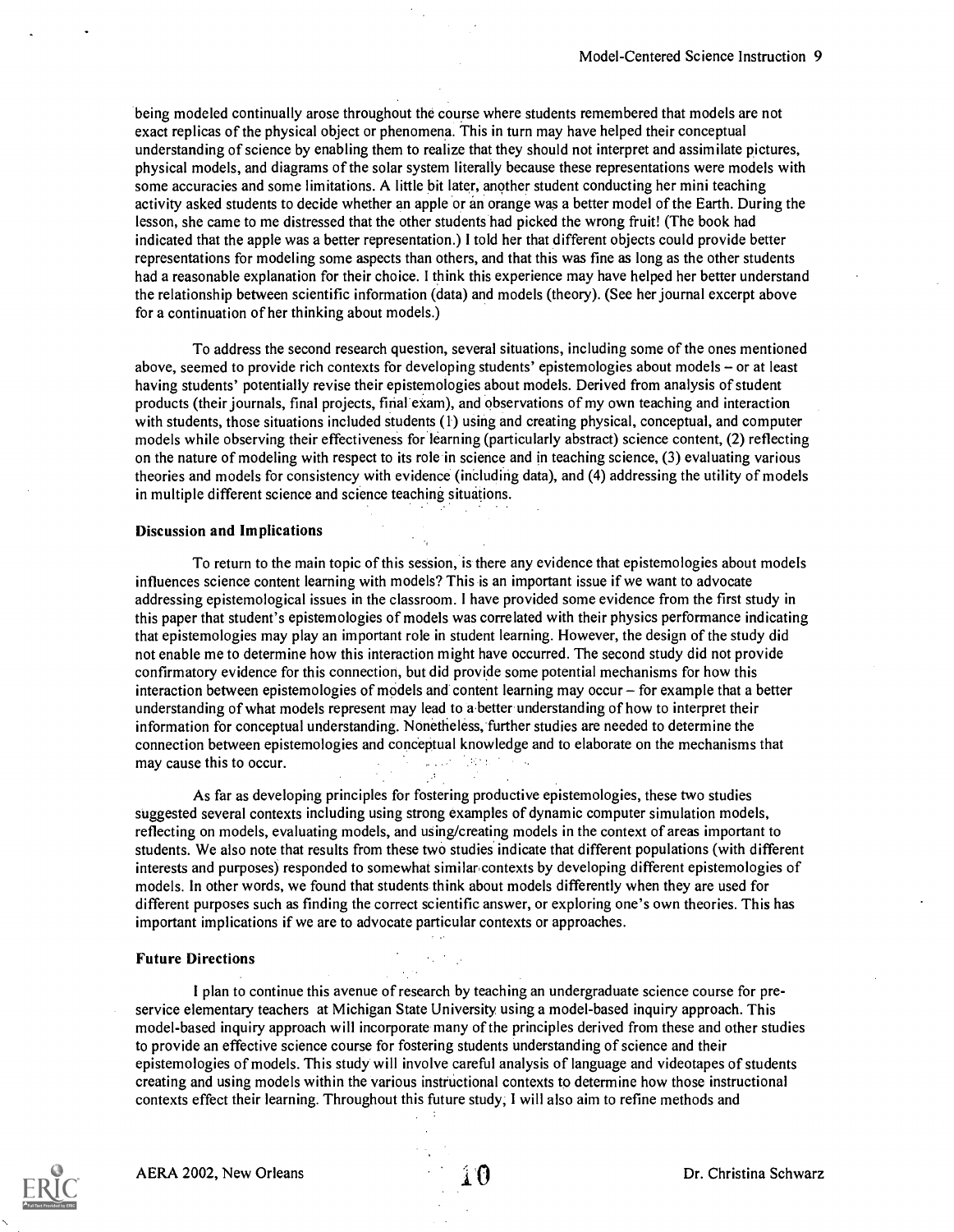assessments to determine students' epistemologies in the context of their actions and in their reflections. (both for research and teaching purposes).

My expectations is that this future study will contribute a better understanding of the forms of epistemologies, methods for how to assess them, further evidence that improving epistemologies influences science content learning, and an elaboration of principles for fostering productive epistemologies in learning with models.

 $\mathcal{L}^{\text{max}}$ 

**College** 

 $\frac{1}{2}$  ,  $\frac{1}{2}$  ,  $\frac{1}{2}$  ,  $\frac{1}{2}$  ,  $\frac{1}{2}$  ,  $\frac{1}{2}$  ,  $\frac{1}{2}$ 

 $\mathcal{L}$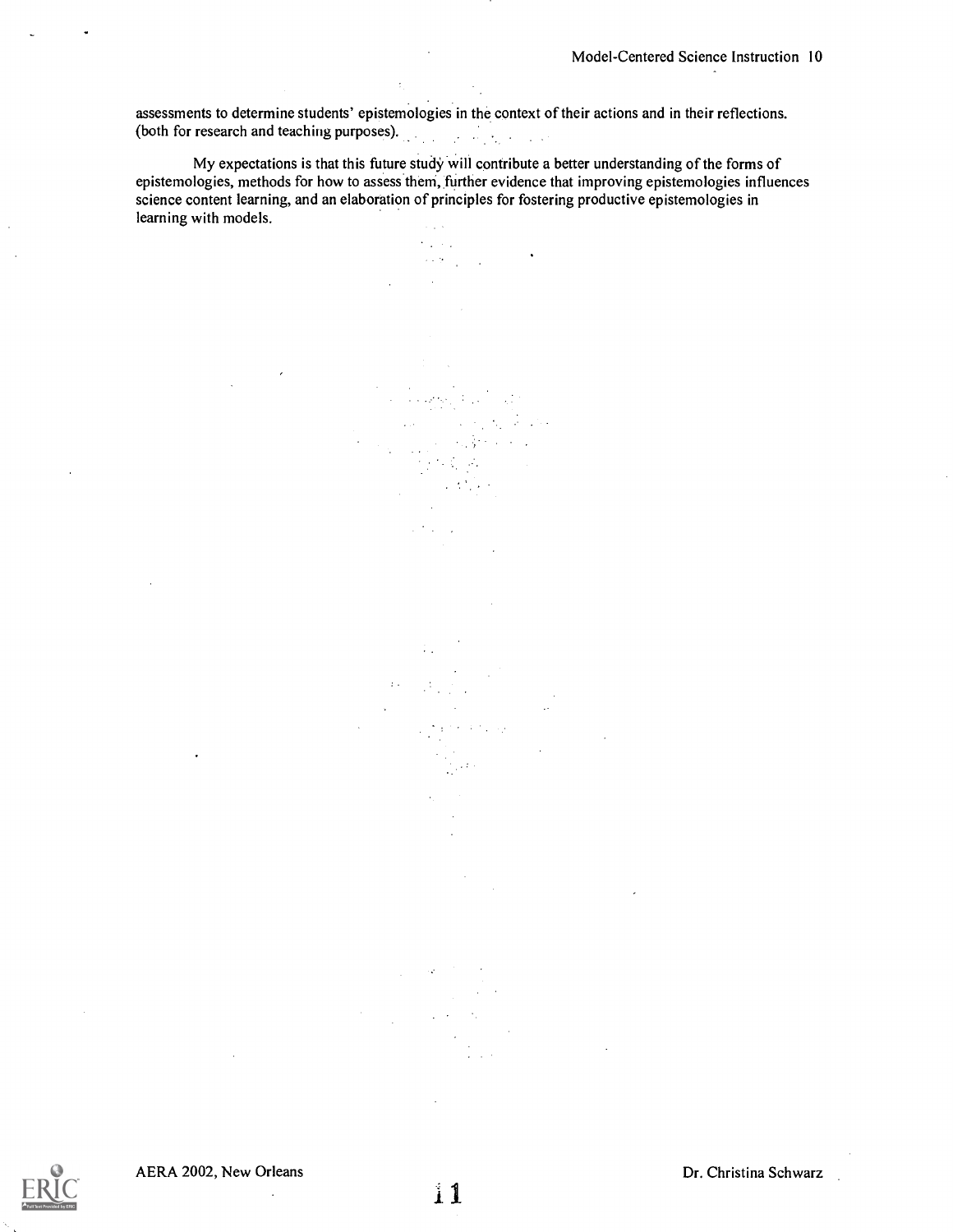#### References

Brand, C., Rader, C., Carlone, H. B., & Lewis, C. (1998, April). Prospects and challenges for children creating science models. Paper presented at the annual meeting of the National Association for Research in Science Teaching, San Diego, CA.

Carey, S., & Smith, C. (1993). On understanding the nature of scientific knowledge. Educational Psychologist, 28(3), 235-251.

Confrey, J., & Doerr, H. M. (1994). Student modelers. Interactive Learning Environments, 4 (3), 199-217.

Feurzeig, W. (1994). Preface: special issue of interactive leaning environments on modeling and simulation in science education. Interactive Learning Environments, 4(3), 193-194.

Gobert, J., & Discenna, J. (1997, April). The relationship between students' epistemologies and modelbased reasoning. Paper presented at the annual meeting of the American Educational Research Association, Chicago, IL.

Grosslight, L., Unger, J., Jay, E., & Smith, C. (1991). Understanding models and their use in science: Conceptions of middle and high school students and experts. Journal of Research in Science Teaching, 28, 799-822.

Hammer, D. (1994). Epistemological Beliefs in Introductory Physics. Cognition and Instruction 12(2), 151-183.

Halloun, I., & Hestenes, D. (1987). Modeling instruction in mechanics. American Journal of Physics, 55(5), 455-462.

Horwitz, P. (1999). Designing computer models that teach. In W. Feurzeig & N. Roberts (Eds.), Modeling and simulation in science and mathematics education (pp. 179-196). New York: Springer-Verlag.

Lehrer, R., & Schauble, L. (2000). Modeling in mathematics and science. In R. Glaser (Ed.) Advances in  $\cdot$ instructional psychology: volume 5. Educational design and cognitive science (pp. 101-159). New Jersey: Lawrence Erlbaum.

Lehrer, R., Horvath, J., & Schauble, L. (1994). Developing model-based reasoning. Interactive Learning Environments, 4 (3), 218-232.

Mandinach, E., & Cline, H. (1993). Systems, science and schools. System Dynamics Review, 9(2), 195-206.

Mellar, H., Bliss, J., Boohan, R., Ogborn, J., & Tompsett, C. (Eds.). (1994). Learning with artificial worlds: Computer based modeling in the curriculum. Washington, D.C.: The Falmer Press.

Papert, S. (1980). Mindstorms: Children, computers and powerful ideas. New York, NY: Basic Books.

Penner, D., Giles, N., Lehrer, R., & Schauble, L. (1997). Building functional models: Designing an elbow. Journal of Research in Science Teaching, 34 (2), 125-143.

Raghavan, K., & Glaser, R. (1995). Model-based analysis and reasoning in science: The MARS curriculum. Science Education, 79 (1), 37-61.

Resnick, M. (1999). Decentralized modeling and decentralized thinking. In W. Feurzeig & N. Roberts (Eds.), Modeling and simulation in science and mathematics education (pp. 114-137). New York: Springer-Verlag.

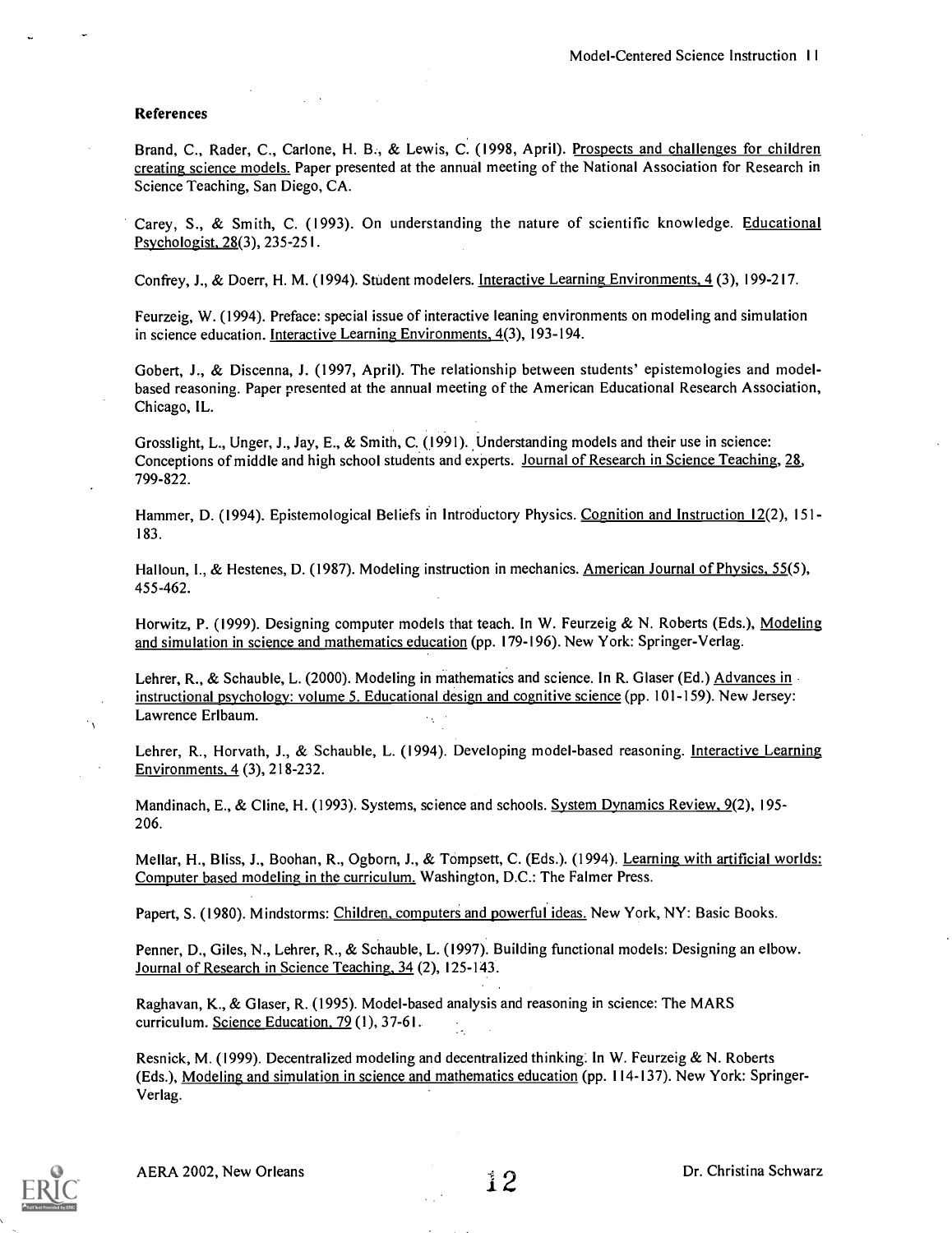Richards, J., Barowy, W., & Levin, D. (1992). Computer simulation in the science classroom. Journal of Science Education and Technology, 1(1), 67-79.

Sabelli, N. (1994). On using technology for understanding science. Interactive Learning Environments, 4(3), 195-198.

Schwarz, C. (1998). Develuping students' understanding of scientific modeling. Unpublished doctoral dissertation. University of California, Berkeley.

Schwarz, C., & White, B. (2000, December). Developing a model-centered approach to science education. Paper accepted for publication to the Journal for Research in Science Teaching.

Smith, C., L., Maclin, D., Houghton, C., & Hennessey, M. G. (2000). Sixth-Grade Students' Epistemologies of Science: The Impact of School Science Experiences on Epistemological Development. Cognition and Instruction, 18(3), 349-422.

Smith, C., Maclin, D., Grosslight, L., & Davis, H. (1997) Teaching for understanding: A study of students' pre-instruction theories of matter and a comparison of the effectiveness of two approaches to teaching about matter and density. Cognition and Instruction, 15, 317-394.

Songer, N., & Linn, M. (1991). How do students' views of science influence knowledge integration? Journal of Research in Science Teaching 28(9), 761-784.

Spitulnik, M., Krajcik, J., & Soloway, E. (1999). Construction of models to promote scientific understanding. In W. Feurzeig & N. Roberts (Eds.), Modeling and simulation in science and mathematics education (pp. 70-94). New York: Springer-Verlag.

Tinker, R. (1993). Modelling and theory building: Technology in support of students theorizing. In D. Ferguson (Ed.), Advanced educational technologies for mathematics and science (pp. 91-113), Berlin: Springer.  $\mathcal{L}_{\mathcal{A}}$ 

White, B., & Frederiksen, J. (1998). Inquiry, modeling, and metacognition: Making science accessible to all students. Cognition and Instruction, 16(1), 3-118..

Wilensky, U. (1999). GasLab – an extensible modeling toolkit for connecting micro- and macro-properties of gasses. In W. Feurzeig & N. Roberts (Eds.), Modeling and simulation in science and mathematics education (pp. 151-178). New York: Springer-Verlag.

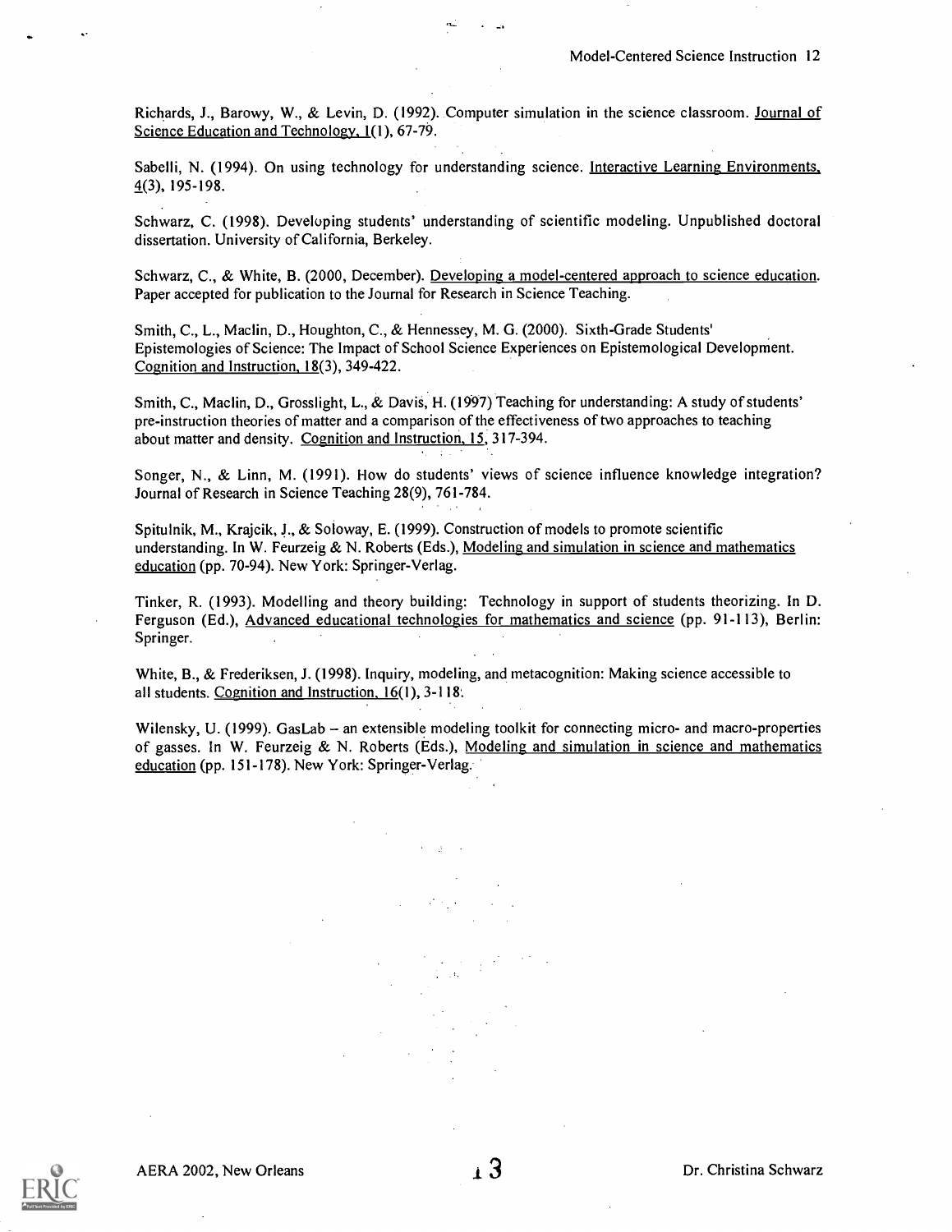

## U.S. Department of Education

Office of Educational Research and Improvement (OERI), National Library of Education (NLE) Educational Resources Information Center (ERIC)



# REPRODUCTION RELEASE

(Specific Document)

## I. DOCUMENT IDENTIFICATION:

| Title:<br>Using Model-Centered Science Instruction to Foster Students' Epistemologies in | Learning with Models                                    |
|------------------------------------------------------------------------------------------|---------------------------------------------------------|
| CHRISTINA V. SCHWARZ<br>Author(s):                                                       |                                                         |
| Corporate Source:<br>Michigan State University                                           | <b>Publication Date:</b><br>$A\rho\ddot{\omega}$ , 2002 |

# II. REPRODUCTION RELEASE:

In order to disseminate as widely as possible timely and significant materials of interest to the educational community, documents announced in the monthly abstract journal of the ERIC system, Resources in Education (RIE), are usually made available to users in microfiche, reproduced paper copy, and electronic media, and sold through the ERIC Document Reproduction Service (EDRS). Credit is given to the source of each document, and, if reproduction release is granted, one of the following notices is affixed to the document.

If permission is granted to reproduce and disseminate the identified document, please CHECK ONE of the following three options and sign at the bottom of the page.